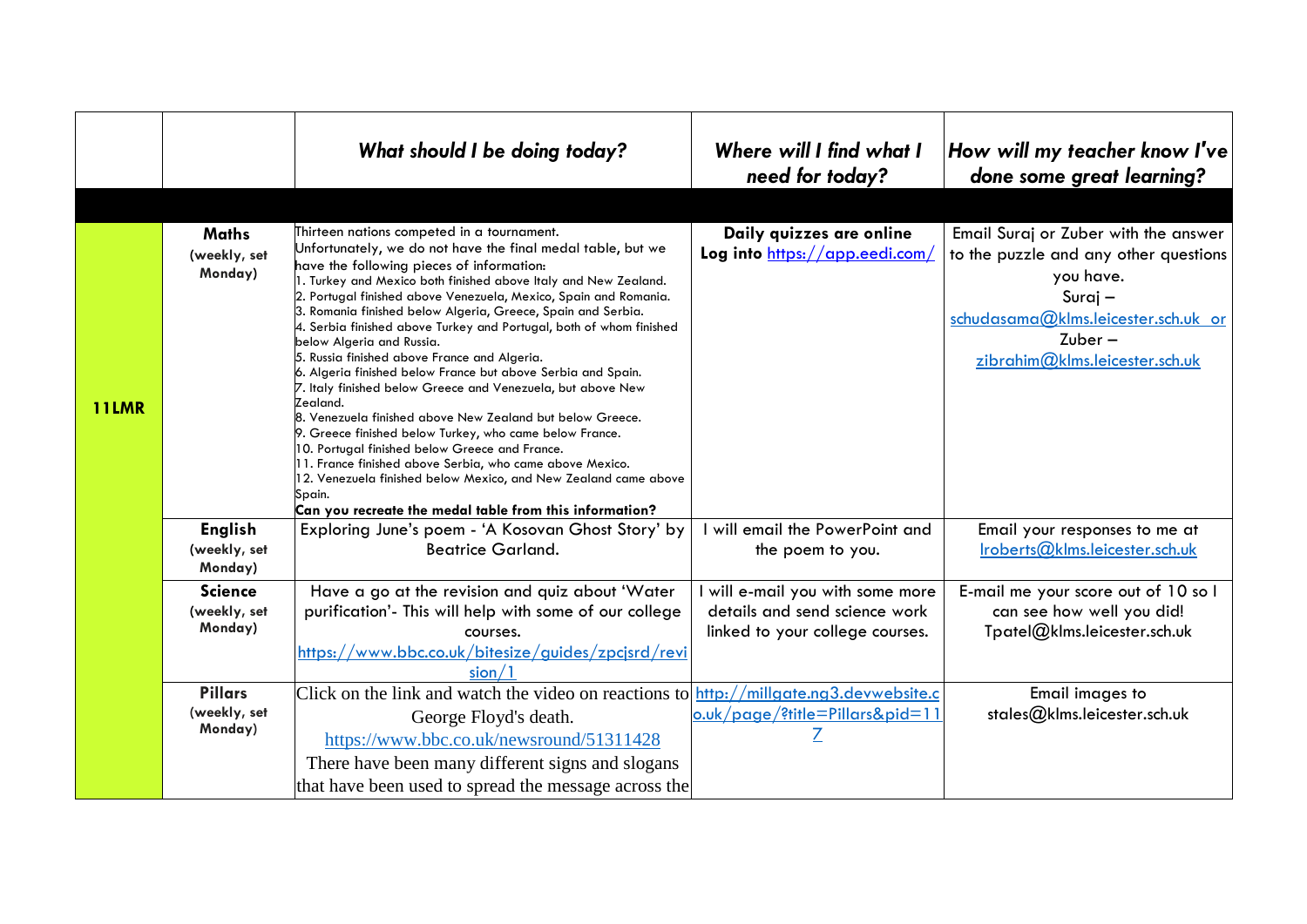|              |                         | world that Black Lives Matter. Create your own                                                   |                                 |                                                |
|--------------|-------------------------|--------------------------------------------------------------------------------------------------|---------------------------------|------------------------------------------------|
|              |                         | poster or banner that you would hold to show your                                                |                                 |                                                |
|              |                         | support for this anti-racist movement.                                                           |                                 |                                                |
|              | <b>Core PE</b>          | Week 8 Challenge this week. See the challenge                                                    | You will have a hard copy at    | Make sure you inform your teachers             |
|              | (weekly, set            | work book you have been given and complete the                                                   | home but you can find the       | during the week what you have been             |
|              | Monday)                 | challenge daily to record your best score.                                                       | challenge workbook on email and | doing and email                                |
|              |                         | Additionally, make sure that you are getting 20mins                                              | seesaw.                         | goreilly@klms.leicester.sch.uk                 |
|              |                         | plus exercise each day                                                                           |                                 |                                                |
|              | <b>Maths</b>            | Thirteen nations competed in a tournament.                                                       | Daily quizzes are online        | Email Suraj or Zuber with the answer           |
|              | (weekly, set<br>Monday) | Unfortunately, we do not have the final medal table, but we                                      | Log into https://app.eedi.com/  | to the puzzle and any other questions          |
|              |                         | have the following pieces of information:                                                        |                                 | you have.                                      |
|              |                         | 1. Turkey and Mexico both finished above Italy and New Zealand.                                  |                                 | Suraj -<br>schudasama@klms.leicester.sch.uk or |
|              |                         | 2. Portugal finished above Venezuela, Mexico, Spain and Romania.                                 |                                 | $Zuber -$                                      |
|              |                         |                                                                                                  |                                 | zibrahim@klms.leicester.sch.uk                 |
| <b>11SCH</b> |                         | 3. Romania finished below Algeria, Greece, Spain and Serbia.                                     |                                 |                                                |
|              |                         | 4. Serbia finished above Turkey and Portugal, both of whom finished<br>below Algeria and Russia. |                                 |                                                |
|              |                         | 5. Russia finished above France and Algeria.                                                     |                                 |                                                |
|              |                         | 6. Algeria finished below France but above Serbia and Spain.                                     |                                 |                                                |
|              |                         | 7. Italy finished below Greece and Venezuela, but above New<br>Zealand.                          |                                 |                                                |
|              |                         | 8. Venezuela finished above New Zealand but below Greece.                                        |                                 |                                                |
|              |                         | 9. Greece finished below Turkey, who came below France.                                          |                                 |                                                |
|              |                         | 10. Portugal finished below Greece and France.                                                   |                                 |                                                |
|              |                         | 11. France finished above Serbia, who came above Mexico.                                         |                                 |                                                |
|              |                         | 12. Venezuela finished below Mexico, and New Zealand came above<br>Spain.                        |                                 |                                                |
|              |                         | Can you recreate the medal table from this information?                                          |                                 |                                                |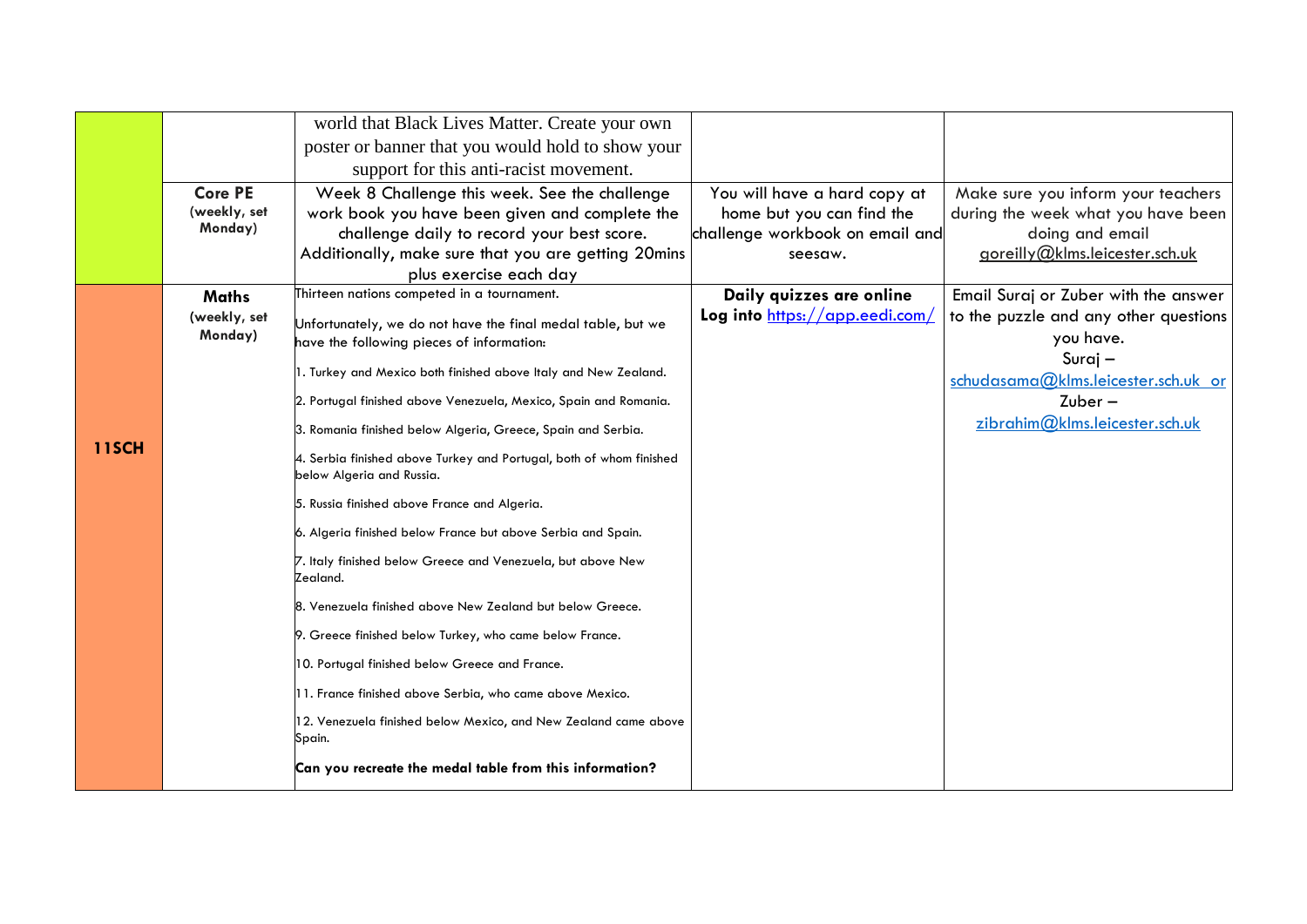|             | <b>English</b>                 | Exploring June's poem - 'A Kosovan Ghost Story' by                                     | I will email the PowerPoint and                       | Email your responses to me at                              |
|-------------|--------------------------------|----------------------------------------------------------------------------------------|-------------------------------------------------------|------------------------------------------------------------|
|             | (weekly, set                   | <b>Beatrice Garland.</b>                                                               | the poem to you.                                      | Iroberts@klms.leicester.sch.uk                             |
|             | Monday)                        |                                                                                        |                                                       | And Andy at                                                |
|             |                                |                                                                                        |                                                       | amaxwell@klms.leicester.sh.uk                              |
|             | <b>Science</b>                 | LQ: What materials are used in construction?                                           | Instructions sent via email.                          | Email me what you found out.                               |
|             | (weekly, set                   | Conduct your own research using a search engine:                                       |                                                       | mdempster@klms.leicester.sch.uk                            |
|             | Monday)                        | Which materials do construction companies use and                                      |                                                       |                                                            |
|             |                                | why? Think about strength, cost, ease of use.                                          |                                                       |                                                            |
|             | <b>Pillars</b><br>(weekly, set | Click on the link and watch the video on reactions to http://millgate.ng3.devwebsite.c |                                                       | Email images to                                            |
|             | Monday)                        | George Floyd's death.                                                                  | o.uk/page/?title=Pillars&pid=11                       | stales@klms.leicester.sch.uk                               |
|             |                                | https://www.bbc.co.uk/newsround/51311428                                               |                                                       |                                                            |
|             |                                | There have been many different signs and slogans                                       |                                                       |                                                            |
|             |                                | that have been used to spread the message across the                                   |                                                       |                                                            |
|             |                                | world that Black Lives Matter. Create your own                                         |                                                       |                                                            |
|             |                                | poster or banner that you would hold to show your                                      |                                                       |                                                            |
|             |                                | support for this anti-racist movement.                                                 |                                                       |                                                            |
|             | <b>Core PE</b>                 | Week 8 Challenge this week. See the challenge                                          | You will have a hard copy at                          | Make sure you inform your teachers                         |
|             | (weekly, set                   | work book you have been given and complete the                                         | home but you can find the                             | during the week what you have been                         |
|             | Monday)                        | challenge daily to record your best score.                                             | challenge workbook on email and                       | doing and email                                            |
|             |                                | Additionally, make sure that you are getting 20mins                                    | seesaw.                                               | goreilly@klms.leicester.sch.uk                             |
|             |                                | plus exercise each day                                                                 |                                                       |                                                            |
|             | <b>Maths</b>                   | Complete the three tasks set on MyMaths by the end of                                  | Instructions email sent on Monday                     | Amy will check on MyMaths to see how                       |
|             | (daily)                        | the week. Use the revision guide provided to support                                   | with YouTube links for help. Paper                    | you are getting on. If you are working on                  |
|             |                                | you. Complete the daily quiz emailed to you by Zuber.                                  | copies also delivered to you all                      | paper, it will be collected next Monday.                   |
|             |                                |                                                                                        | Monday afternoon. Daily quiz                          | Email Amy with any questions or help                       |
|             |                                |                                                                                        | emailed to you by Zuber every day.                    | needed.                                                    |
|             | <b>English</b>                 | Exploring June's poem - 'At Ladywell Cemetery' by                                      | Sarah will email the PowerPoint                       | Email your responses to Sarah at                           |
|             | (daily)                        | Carol Rumens.                                                                          | and the poem to you and Amy                           | smelling@klms.leicester.sch.uk                             |
| <b>10AL</b> | <b>Science</b>                 |                                                                                        | will drop it off.<br>E-mail with more details will be |                                                            |
|             | (Mon / Wed / Fri)              | Asexual and sexual reproduction- What is the<br>difference?                            | sent to you. Work packs will be                       | E-mail me your response at<br>tpatel@klms.leicester.sch.uk |
|             |                                |                                                                                        |                                                       |                                                            |
|             |                                | https://www.youtube.com/watch?v=LgLkt02Hl9s                                            |                                                       |                                                            |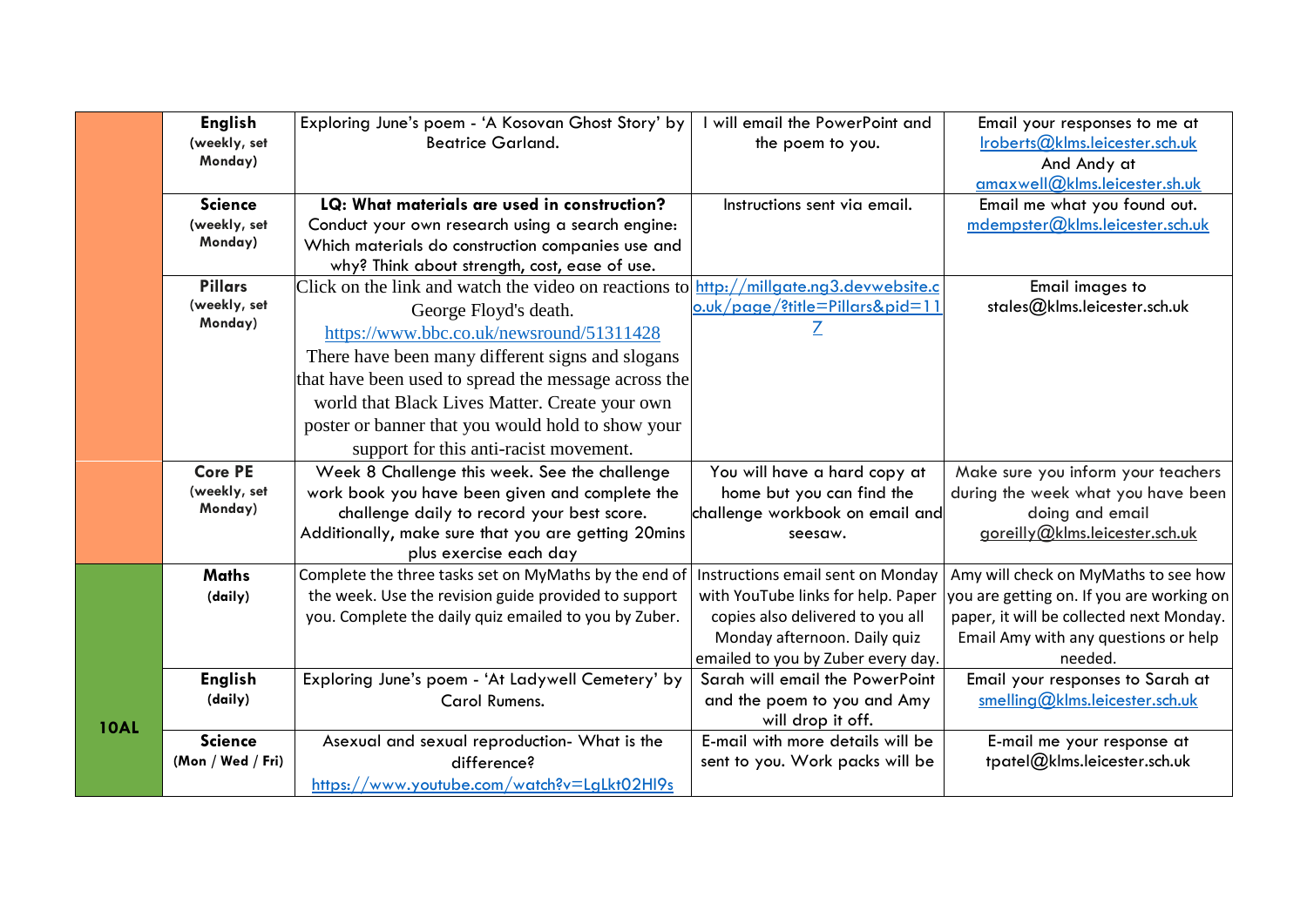|             |                           | Watch the link above and send me a paragraph by                                                                                     | sent to those of you who are               |                                                                    |
|-------------|---------------------------|-------------------------------------------------------------------------------------------------------------------------------------|--------------------------------------------|--------------------------------------------------------------------|
|             |                           | email describing the difference between the two.                                                                                    | struggling with internet access.           |                                                                    |
|             | <b>Pillars</b>            | Click on the link and watch the video on reactions to                                                                               | http://millgate.ng3.devwebsite.c           | Email images to                                                    |
|             | (weekly, set              | George Floyd's death.                                                                                                               | <u>o.uk/page/?title=Pillars&amp;pid=11</u> | stales@klms.leicester.sch.uk                                       |
|             | Monday)                   | https://www.bbc.co.uk/newsround/51311428                                                                                            |                                            |                                                                    |
|             |                           | There have been many different signs and slogans                                                                                    |                                            |                                                                    |
|             |                           | that have been used to spread the message across the                                                                                |                                            |                                                                    |
|             |                           | world that Black Lives Matter. Create your own                                                                                      |                                            |                                                                    |
|             |                           | poster or banner that you would hold to show your                                                                                   |                                            |                                                                    |
|             |                           | support for this anti-racist movement.                                                                                              |                                            |                                                                    |
|             | <b>Core PE</b>            | Week 8 Challenge this week. See the challenge                                                                                       | You will have a hard copy at               | Make sure you inform your teachers                                 |
|             | (weekly, set              | work book you have been given and complete the                                                                                      | home but you can find the                  | during the week what you have been                                 |
|             | Monday)                   | challenge daily to record your best score.                                                                                          | challenge workbook on email and            | doing and email                                                    |
|             |                           | Additionally, make sure that you are getting 20mins<br>plus exercise each day                                                       | seesaw.                                    | goreilly@klms.leicester.sch.uk                                     |
|             |                           |                                                                                                                                     |                                            |                                                                    |
|             | <b>Maths</b>              | Complete the three assessments set on MyMaths.                                                                                      | Daily quizzes are online.                  | Email Zuber with any questions or help                             |
|             | (daily)                   |                                                                                                                                     | Log into https://app.eedi.com/             | needed.                                                            |
|             |                           |                                                                                                                                     | Your mymaths log ins have been             | zibrahim@klms.leicester.sch.uk                                     |
|             |                           |                                                                                                                                     | sent to you by email                       | will check on mymaths to see how                                   |
|             |                           |                                                                                                                                     | Sarah will email the PowerPoint            | you are getting on.                                                |
|             | <b>English</b><br>(daily) | Exploring June's poem - 'At Ladywell Cemetery' by<br>Carol Rumens.                                                                  | and the poem to you.                       | Email your responses to Selina at<br>sclarke@klms.leicester.sch.uk |
|             | <b>Science</b>            | LQ: What factors affect Photosynthesis?                                                                                             | All instructions and links have            | Email your answers to me                                           |
|             | (Mon / Wed / Fri)         |                                                                                                                                     | been emailed to you.                       | mdempster@klms.leicester.sch.uk                                    |
| <b>10ZI</b> |                           | Open the worksheet and answer the questions.                                                                                        |                                            |                                                                    |
|             |                           |                                                                                                                                     |                                            |                                                                    |
|             | <b>Pillars</b>            | Click on the link and watch the video on reactions to $\frac{http://millgate.org3.devwebsite.c}{http://millgate.org3.devwebsite.c}$ |                                            | Email images to                                                    |
|             | (weekly, set              | George Floyd's death.                                                                                                               | o.uk/page/?title=Pillars&pid=11            | stales@klms.leicester.sch.uk                                       |
|             |                           |                                                                                                                                     | $\overline{Z}$                             |                                                                    |
|             | Monday)                   | https://www.bbc.co.uk/newsround/51311428                                                                                            |                                            |                                                                    |
|             |                           | There have been many different signs and slogans                                                                                    |                                            |                                                                    |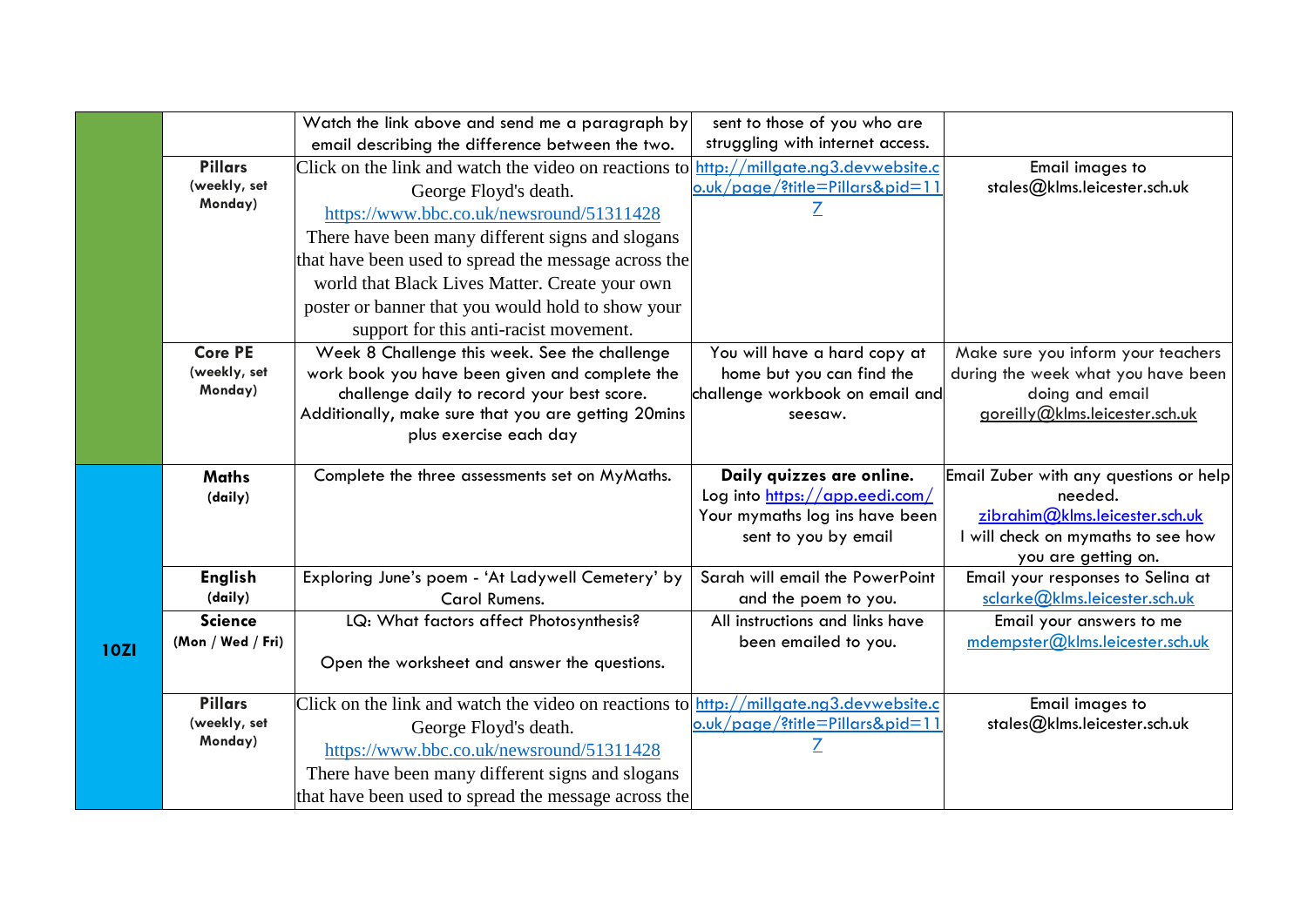|                |                        | world that Black Lives Matter. Create your own                         |                                      |                                                                 |
|----------------|------------------------|------------------------------------------------------------------------|--------------------------------------|-----------------------------------------------------------------|
|                |                        | poster or banner that you would hold to show your                      |                                      |                                                                 |
|                |                        | support for this anti-racist movement.                                 |                                      |                                                                 |
|                | <b>Core PE</b>         | Week 8 Challenge this week. See the challenge                          | You will have a hard copy at         | Make sure you inform your teachers                              |
|                | (weekly, set           | work book you have been given and complete the                         | home but you can find the            | during the week what you have been                              |
|                | Monday)                | challenge daily to record your best score.                             | challenge workbook on email and      | doing and email                                                 |
|                |                        | Additionally, make sure that you are getting 20mins                    | seesaw.                              | goreilly@klms.leicester.sch.uk                                  |
|                |                        | plus exercise each day                                                 |                                      |                                                                 |
|                | <b>Animal Care</b>     | Complete the task on animal anatomy and                                | E-mail task instructions sent out to | Email back with your work:                                      |
|                |                        | physiology of a chosen species. - Will help with                       | you                                  | Tpatel@klms.leicetser.sch.uk                                    |
|                |                        | college course.                                                        |                                      |                                                                 |
|                | Y10 MFL                | Work with Ruth to practice saying your five sentences                  | Teams call at 9am.                   | Amy will see your results on Quizlet.                           |
|                |                        | aloud.                                                                 |                                      | Email Amy on<br>alarge@klms.leicester.sch.uk with:              |
|                |                        | Complete the task assigned to you on Quizlet.                          |                                      |                                                                 |
|                |                        | Complete the pyramid review sheet for each task                        |                                      | a completed copy of the pyramid<br>review sheet                 |
| <b>Options</b> |                        | completed on Quizlet.                                                  |                                      |                                                                 |
|                |                        |                                                                        |                                      | any questions or help needed                                    |
|                |                        |                                                                        |                                      | and feedback of how you are<br>getting on                       |
| <b>Weekly</b>  | <b>History</b>         |                                                                        |                                      |                                                                 |
| task(s)        |                        |                                                                        |                                      |                                                                 |
|                | Y9 Geography           | You should have now completed tasks 1-8 in the                         | You have been sent a paper           | Please email completed work to me                               |
| set            |                        | plate tectonics booklet. This week you need to<br>complete tasks 9-11. | copy of the booklet.                 | by Friday morning - contact me on my<br>email if you need help. |
| <b>Monday</b>  |                        |                                                                        |                                      | Vwiley@klms.leicester.sch.uk                                    |
|                | <b>Performing Arts</b> | Make a change - choose 3 ways in which your                            |                                      | Email back to SM                                                |
|                |                        | community needs to change to help future                               | <b>Emailed resources</b>             |                                                                 |
|                |                        | generations:                                                           |                                      |                                                                 |
|                |                        |                                                                        |                                      |                                                                 |
|                |                        | Create points and a list of prompts that would                         |                                      |                                                                 |
|                |                        | support this if you were to take part in an informal                   |                                      |                                                                 |
|                |                        | debate                                                                 |                                      |                                                                 |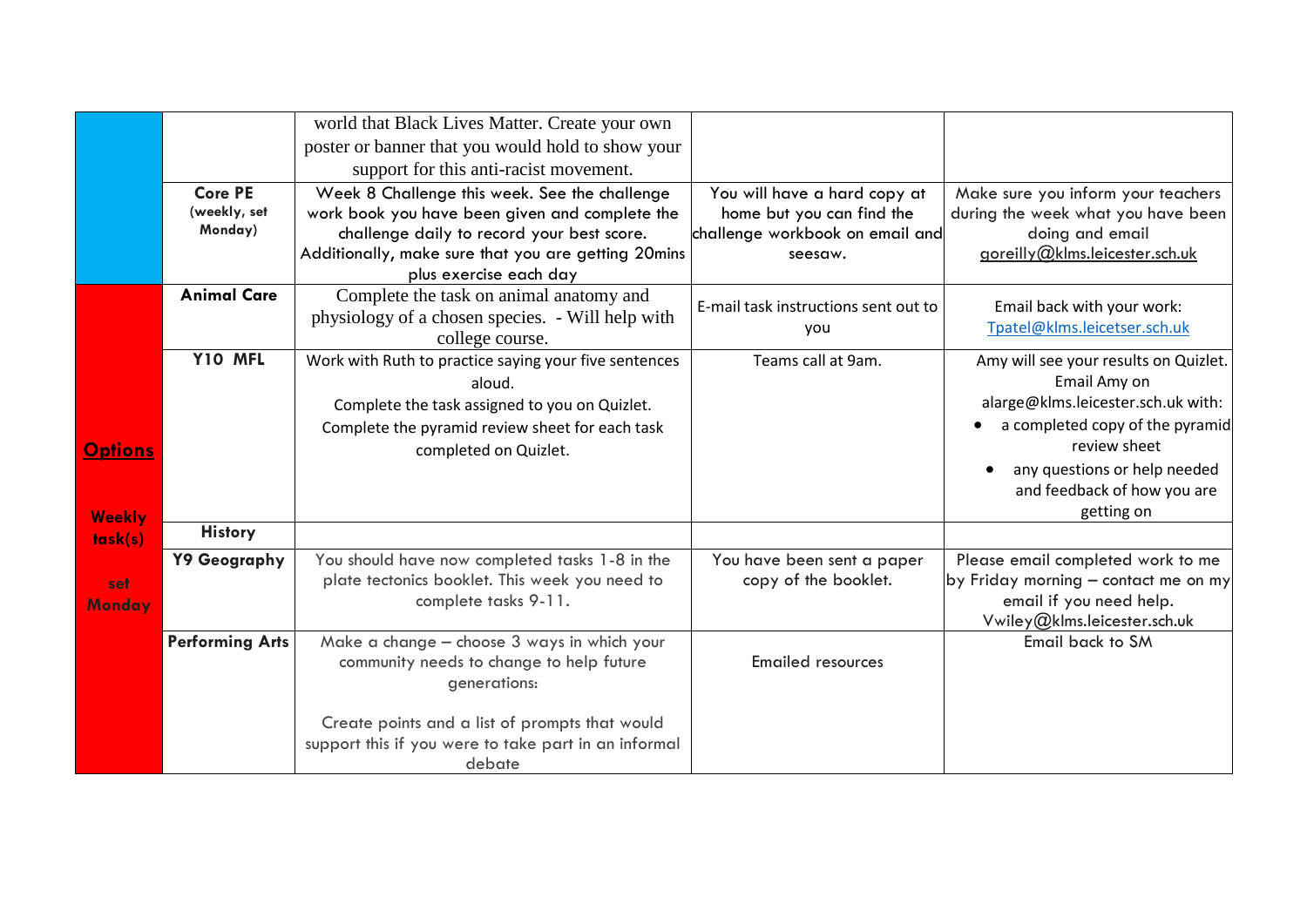| <b>Catering</b> | Recipe - Make something from the recipes in the booklet Recipe and Work booklet have been |                                      | Please send me some pictures of your      |
|-----------------|-------------------------------------------------------------------------------------------|--------------------------------------|-------------------------------------------|
|                 | if you can or perhaps something from you would find in                                    | posted to you. Available on zoom     | cooking and email me if you need any      |
|                 | a picnic.                                                                                 | for a call MONDAY 12.45pm for 1-1    | help. By the end of the week.             |
|                 | Work booklet - p20 Task 1 - Design a picnic (previous                                     | tutorials and demos. Or we can       | jmarlow@klms.leicester.sch.uk             |
|                 | work of a summer BBQ design will help) Link items to                                      | cook a recipe together live. I will  |                                           |
|                 | the Eat Well Guide – think about vitamins and mineral.                                    | email you all the meeting ID and     |                                           |
|                 | Healthy/ non healthy options, freshly made, processed                                     | passwords to log on to zoom          |                                           |
|                 | (meats etc)                                                                               |                                      |                                           |
| <b>Music</b>    | <b>Sound Engineer</b>                                                                     | You can find the link to the YouTube |                                           |
| <b>Yr 10</b>    | This week's focus is on being a Sound Engineer $-$ a job                                  | clip here:                           |                                           |
|                 | required for all many types of media and in the                                           | https://www.youtube.com/watch?v      |                                           |
|                 | music/entertainment industry. Aaron has found a useful                                    | $=$ IDBaTI32bMM                      |                                           |
|                 | YouTube clip to help you get started! Then read the                                       | All of the information and tasks     | Email pictures of your completed work     |
|                 | information and complete the two tasks with all the                                       | have been printed to you and sent    | or your responses back to Helen and       |
|                 | facts you have learnt about being a Sound Engineer.                                       | in a pack of music work by Amy for   | Aaron:                                    |
|                 | Year 11 - make sure you have completed Task 2 on the                                      | you to complete.                     | hrackley@klms.leicester.sch.uk            |
|                 | worksheet! If you have, email Helen with a summary of                                     |                                      | acolvin@klms.leicester.sch.uk             |
|                 | what the role of a producer and audio (sound) engineer                                    |                                      |                                           |
|                 | does and how they are different after watching the                                        |                                      |                                           |
|                 | YouTube clip.                                                                             |                                      |                                           |
|                 | Fun Question from Aaron: What genre of music would                                        |                                      |                                           |
|                 | you like to record as a sound engineer?                                                   |                                      |                                           |
| Music Yr 9      | <b>Beatboxing and rapping:</b>                                                            |                                      |                                           |
|                 | Go on to BBC bitesize KS3 music watch the video clip and res/zvdghyc/articles/zn2ht39     | https://www.bbc.co.uk/bitesize/top   | Email your voice notes and/or lyrics back |
|                 | then read the information about beat boxing and                                           |                                      | to Helen and Aaron:                       |
|                 | rapping.                                                                                  |                                      | hrackley@klms.leicester.sch.uk            |
|                 |                                                                                           |                                      | acolvin@klms.leicester.sch.uk We look     |
|                 | In this lesson you will learn:                                                            |                                      | forward to hearing them!                  |
|                 | Learn about the different styles of improvisation                                         |                                      |                                           |
|                 | including singing, rap and beatboxing.                                                    |                                      |                                           |
|                 |                                                                                           |                                      |                                           |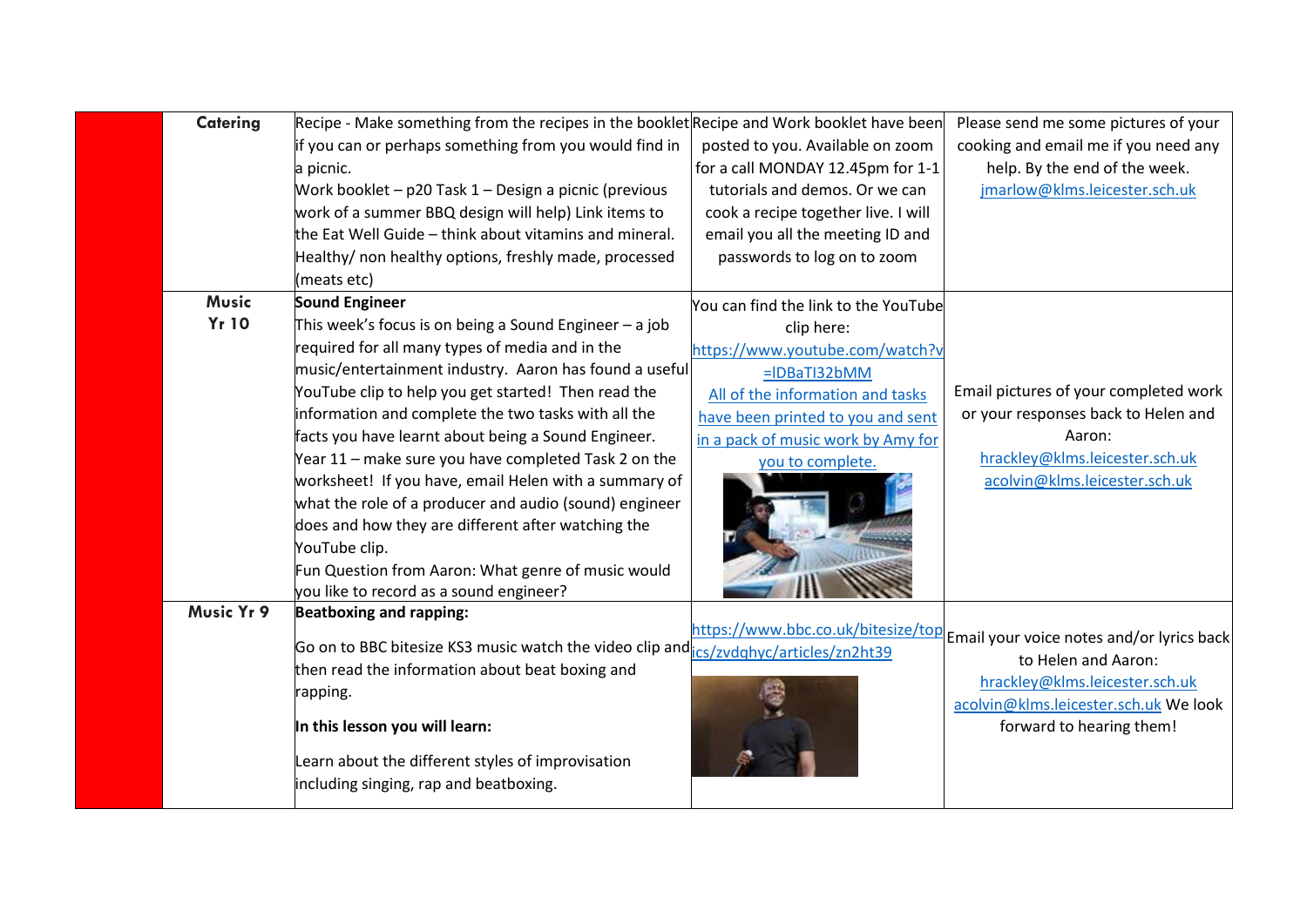|                   | . Find out how Stromzy, Sarah Vaughan and Bobby        |                                     |                                                                             |
|-------------------|--------------------------------------------------------|-------------------------------------|-----------------------------------------------------------------------------|
|                   | McFerrin use improvisation in their music.             |                                     |                                                                             |
|                   |                                                        |                                     |                                                                             |
|                   | .Have a go at improvising your own song.               |                                     |                                                                             |
| Media             | <b>BLACK LIVES MATTER and The Media</b>                |                                     | Email your thoughts to Andy at:                                             |
|                   | The recent events in America have been shocking.       | https://www.yo                      | Amaxwell@klms.leicester.sch.uk                                              |
|                   | Candace Owens (a black woman) refuses to accept        |                                     |                                                                             |
|                   | the narrative of the media as she sees it. Please      | utube.com/watc                      |                                                                             |
|                   | watch her take on the issue (link in the PowerPoint)   | h?v=0xkokrL0uB                      |                                                                             |
|                   | and let me know your response by email.                |                                     |                                                                             |
|                   |                                                        | W                                   |                                                                             |
|                   |                                                        |                                     |                                                                             |
| <b>BTEC Sport</b> | This week you will need to create your own circuit     | You will have a hard copy given     | Make sure you inform your teachers                                          |
|                   | training routine to improve a sport of your choice.    | to you but you can find the work    | during the week what you have been                                          |
|                   | Complete the sheets and return to your teacher         | on email too                        | doing and email                                                             |
|                   |                                                        |                                     | goreilly@klms.leicester.sch.uk                                              |
| <b>DT</b>         | YEAR 10- Coursework chats reguarding NEA               | Year 10 teams/zoom call             | Smistry@klms.leciester.sch.uk                                               |
| 9&10              | coursework titles                                      |                                     |                                                                             |
|                   | Multifunctional products                               | Year 9 work pack 1                  |                                                                             |
|                   | Teenage lifestyles                                     |                                     |                                                                             |
|                   | Nature and the environment                             |                                     |                                                                             |
|                   | Year 9 complete Isometric drawing- Sheets in your      |                                     |                                                                             |
|                   | pack                                                   |                                     |                                                                             |
| Art               | Choose an activity/response to create from your new    |                                     | Work packs were delivered by hand For tutorials, feedback and advice please |
| 9&10              | personalised work pack to develop some new ideas for   |                                     | or in the post. Find online resources email sgammon@klms.leciester.sch.uk   |
|                   | your project. Record your work in the sketchbook you   | to support your work on the home    |                                                                             |
|                   | made last week.                                        | learning section of the school      |                                                                             |
|                   | If you are yet to create your own sketchbook, use this | website:                            |                                                                             |
|                   | course to build one from found materials:              | https://www.millgateschool.co.uk/pa |                                                                             |
|                   | https://www.accessart.org.uk/sketchbooks-an-online-    | ge/?title=Art+Lessons+at+homeπ      |                                                                             |
|                   | course-for-children-families-parents-teachers/         | $d = 207$                           |                                                                             |
|                   |                                                        |                                     |                                                                             |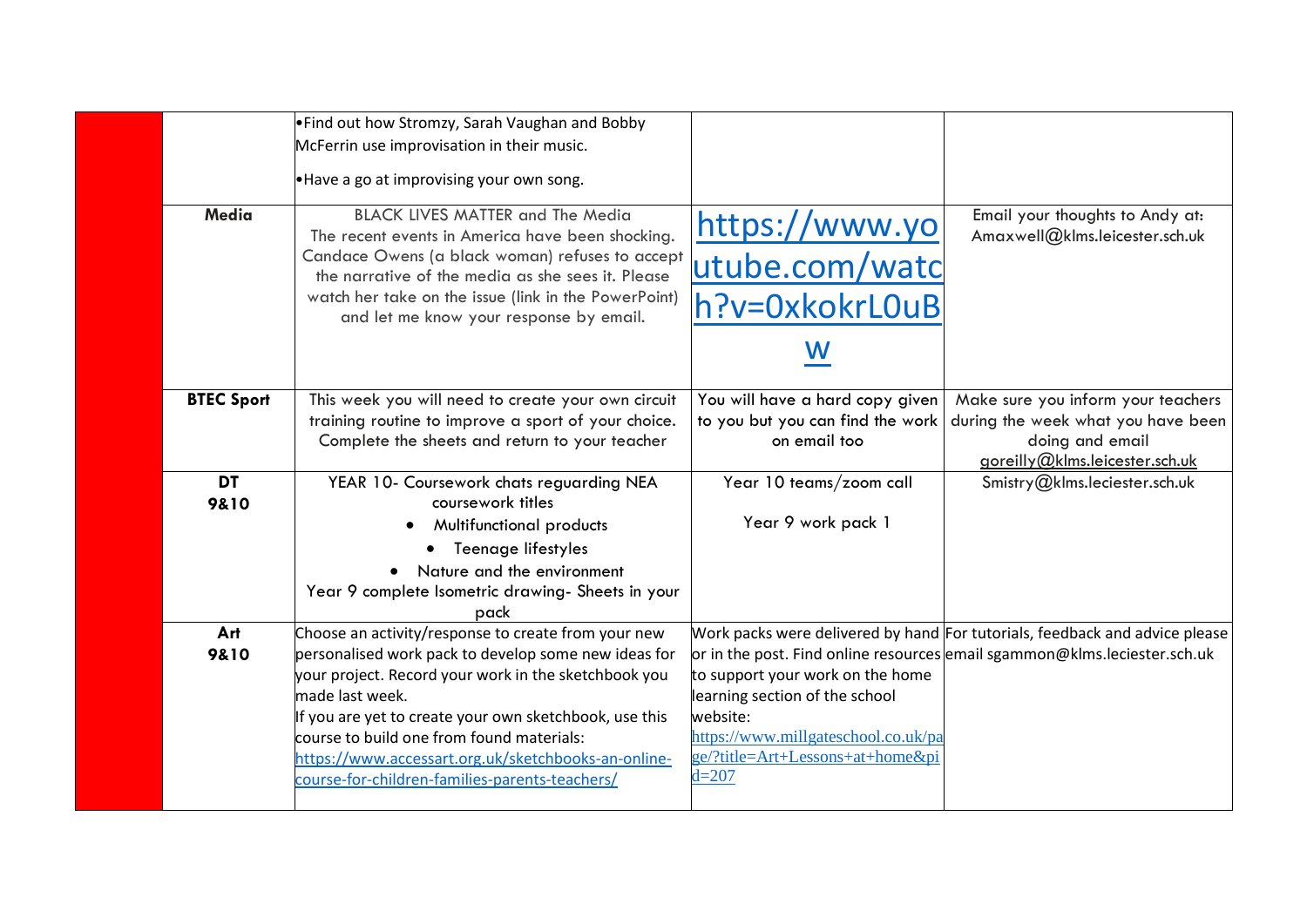|      | Computer                  | The assignments set on Repl are still open. Use the                                             | $\frac{https://repl.it/classroom/invite/q}{https://repl.it/classroom/invite/q}$ | I will be checking on Repl to see how                 |
|------|---------------------------|-------------------------------------------------------------------------------------------------|---------------------------------------------------------------------------------|-------------------------------------------------------|
|      | <b>Science</b>            | link attached here to join the group so you can start                                           | JRq451                                                                          | you get on. If you cannot access the                  |
|      |                           | my work. I will make calls during the week to see if                                            |                                                                                 | site or classroom, email me at                        |
|      |                           | you need help with accessing the work if there is no                                            | Use this link to join the classroom.                                            | zcopley@klms.leicester.sch.uk.                        |
|      |                           | activity.                                                                                       |                                                                                 |                                                       |
|      | <b>Maths</b>              | Complete challenge cards 7-8. Have a go at the                                                  | Daily quizzes are online.                                                       | Email questions to Suraj on                           |
|      | (daily)                   | tasks set on mymaths. Send progress pictures to                                                 | Log into https://app.eedi.com/                                                  | schudasama@klms.leicester.sch.uk                      |
|      |                           | Suraj.                                                                                          | Your mymaths log ins have been                                                  |                                                       |
|      |                           |                                                                                                 | sent to you by email.                                                           |                                                       |
|      | <b>English</b>            | Exploring June's poem - 'The Day Of The Battle' by<br>A. E. Housman.                            | I will email the poem and the<br>PowerPoint slides.                             | Email your responses to me at                         |
|      | (daily)<br><b>Science</b> | LQ: Where does belly-button fluff come from?                                                    | All instructions and links have                                                 | Iroberts@klms.leicester.sch.uk<br>Email answers to me |
|      | (Mon / Wed / Fri)         | Read and learn all about your belly-button and give                                             | been emailed to you.                                                            | mdempster@klms.leicester.sch.uk                       |
| 9GOR |                           | me 3 interesting facts about the fluff.                                                         |                                                                                 |                                                       |
|      | <b>Pillars</b>            | Click on the link and watch the video on reactions to $\frac{$ http://millgate.ng3.devwebsite.c |                                                                                 | Email images to                                       |
|      | (weekly, set              |                                                                                                 | <u>o.uk/page/?title=Pillars&amp;pid=11</u>                                      | stales@klms.leicester.sch.uk                          |
|      | Monday)                   | George Floyd's death.                                                                           | Z                                                                               |                                                       |
|      |                           | https://www.bbc.co.uk/newsround/51311428                                                        |                                                                                 |                                                       |
|      |                           | There have been many different signs and slogans                                                |                                                                                 |                                                       |
|      |                           | that have been used to spread the message across the                                            |                                                                                 |                                                       |
|      |                           | world that Black Lives Matter. Create your own                                                  |                                                                                 |                                                       |
|      |                           | poster or banner that you would hold to show your                                               |                                                                                 |                                                       |
|      |                           | support for this anti-racist movement.                                                          |                                                                                 |                                                       |
|      | <b>Core PE</b>            | Week 8 Challenge this week. See the challenge                                                   | You will have a hard copy at                                                    | Make sure you inform your teachers                    |
|      | (weekly, set              | work book you have been given and complete the                                                  | home but you can find the                                                       | during the week what you have been                    |
|      | Monday)                   | challenge daily to record your best score.                                                      | challenge workbook on email and                                                 | doing and email                                       |
|      |                           | Additionally, make sure that you are getting 20mins                                             | seesaw.                                                                         | goreilly@klms.leicester.sch.uk                        |
|      |                           | plus exercise each day                                                                          |                                                                                 |                                                       |
|      | <b>Maths</b>              | Complete tasks set on mymaths.                                                                  | Daily quizzes are online.                                                       | Email Zuber with any questions or help                |
|      | (daily)                   |                                                                                                 | Log into https://app.eedi.com/                                                  | needed.                                               |
|      |                           |                                                                                                 | Your mymaths log ins have been                                                  | zibrahim@klms.leicester.sch.uk                        |
|      |                           |                                                                                                 | sent to you by email.                                                           | I will check on mymaths to see how                    |
|      |                           |                                                                                                 |                                                                                 | you are getting on.                                   |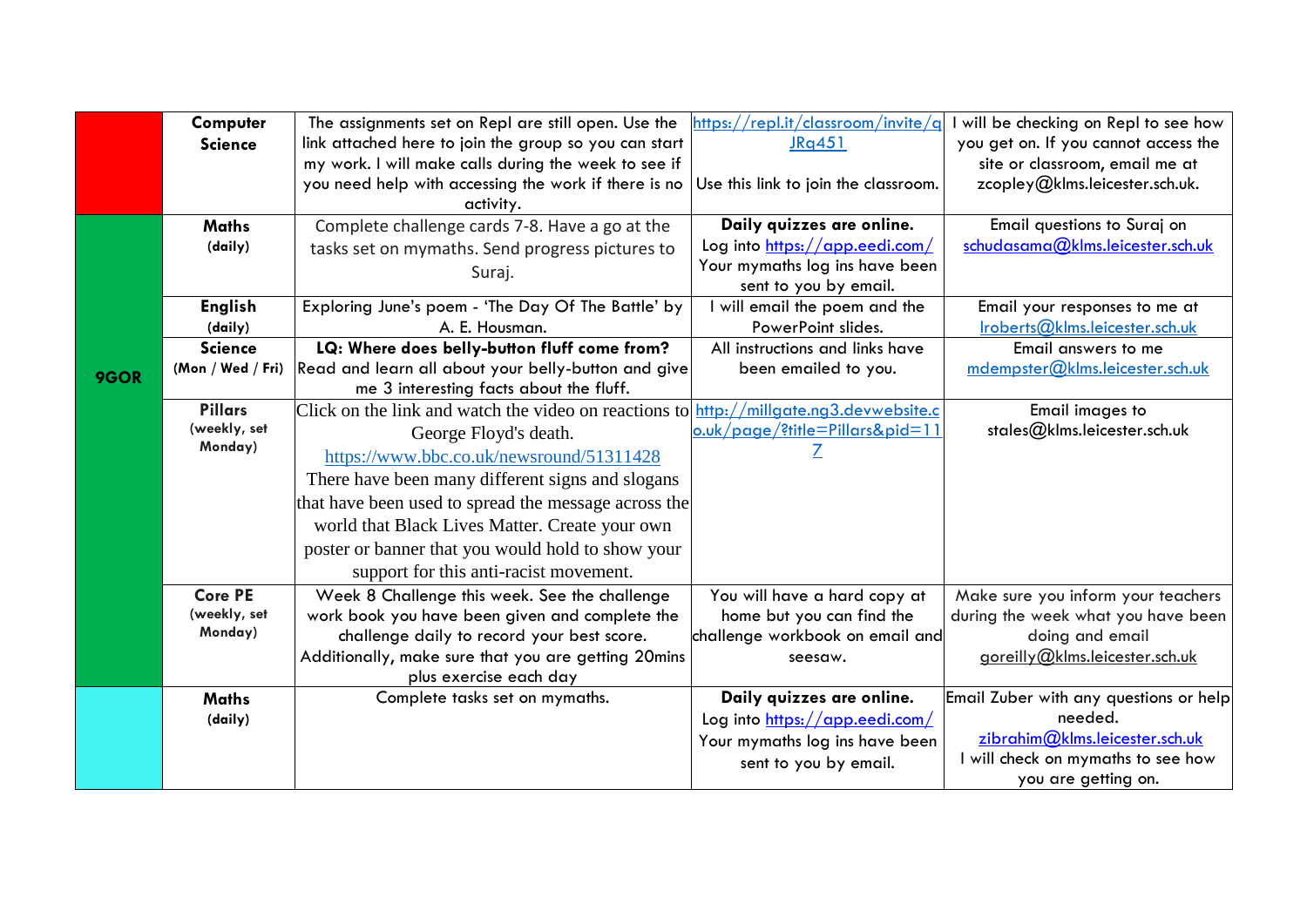|     | <b>English</b>            | Exploring June's poem - 'The Day Of The Battle' by                                     | I will email the poem and the                       | Email your responses to me at                                      |
|-----|---------------------------|----------------------------------------------------------------------------------------|-----------------------------------------------------|--------------------------------------------------------------------|
|     | (daily)                   | A. E. Housman.                                                                         | PowerPoint slides.                                  | lroberts@klms.eicester.sch.uk                                      |
|     |                           |                                                                                        |                                                     | And Andy at                                                        |
| 9TP |                           |                                                                                        |                                                     | amaxwell@klms.leicester.sh.uk                                      |
|     | <b>Science</b>            | Produce an A4 poster about the nervous system and                                      | E-mail sent out with details of                     | Send me a photo of your finished                                   |
|     | (Mon / Wed / Fri)         | Biology associated to it                                                               | what to include on your poster                      | work or e-mail to me if it's done on a                             |
|     |                           | (Week 2- use my feedback given to improve/add                                          |                                                     | computer Tpatel@klms.leicester.sch.uk                              |
|     |                           |                                                                                        |                                                     |                                                                    |
|     | <b>Pillars</b>            | Click on the link and watch the video on reactions to http://millgate.ng3.devwebsite.c |                                                     | Email images to                                                    |
|     | (weekly, set              | George Floyd's death.                                                                  | <u>o.uk/page/?title=Pillars&amp;pid=11</u>          | stales@klms.leicester.sch.uk                                       |
|     | Monday)                   | https://www.bbc.co.uk/newsround/51311428                                               |                                                     |                                                                    |
|     |                           | There have been many different signs and slogans                                       |                                                     |                                                                    |
|     |                           | that have been used to spread the message across the                                   |                                                     |                                                                    |
|     |                           | world that Black Lives Matter. Create your own                                         |                                                     |                                                                    |
|     |                           | poster or banner that you would hold to show your                                      |                                                     |                                                                    |
|     |                           | support for this anti-racist movement.                                                 |                                                     |                                                                    |
|     | <b>Core PE</b>            | Week 8 Challenge this week. See the challenge                                          | You will have a hard copy at                        | Make sure you inform your teachers                                 |
|     | (weekly, set              | work book you have been given and complete the                                         | home but you can find the                           | during the week what you have been                                 |
|     | Monday)                   | challenge daily to record your best score.                                             | challenge workbook on email and                     | doing and email                                                    |
|     |                           | Additionally, make sure that you are getting 20mins                                    | seesaw.                                             | goreilly@klms.leicester.sch.uk                                     |
|     |                           | plus exercise each day                                                                 |                                                     |                                                                    |
|     | <b>Maths</b>              | Complete the Shopping sheet. Complete the Angles                                       | Your mymaths log ins have been                      | Email questions to Suraj on                                        |
|     | (daily)                   | 3 task on mymaths. Send progress pictures to Suraj.                                    | sent to you by email.                               | schudasama@klms.leicester.sch.uk                                   |
|     |                           |                                                                                        |                                                     |                                                                    |
|     | <b>English</b><br>(daily) | Exploring June's poem - 'The Soldier' by Rupert<br>Brooke.                             | I will email the poem and the<br>PowerPoint to you. | Email your responses to Sarah at<br>smelling@klms.leicester.sch.uk |
|     | <b>Science</b>            | LQ: Why toilet paper? How would you prefer to                                          | All instructions and links have                     | Email paragraphs to me                                             |
|     | (Mon / Wed / Fri)         | wipe away the past?                                                                    | been emailed to you.                                | mdempster@klms.leicester.sch.uk                                    |
|     |                           | Read the information, choose your favourite method                                     |                                                     |                                                                    |
|     |                           | and write a paragraph justifying your choice using                                     |                                                     |                                                                    |
|     |                           | the scientific info.                                                                   |                                                     |                                                                    |
|     |                           |                                                                                        |                                                     |                                                                    |
|     |                           | Also, STEAM project coming to you soon!                                                |                                                     |                                                                    |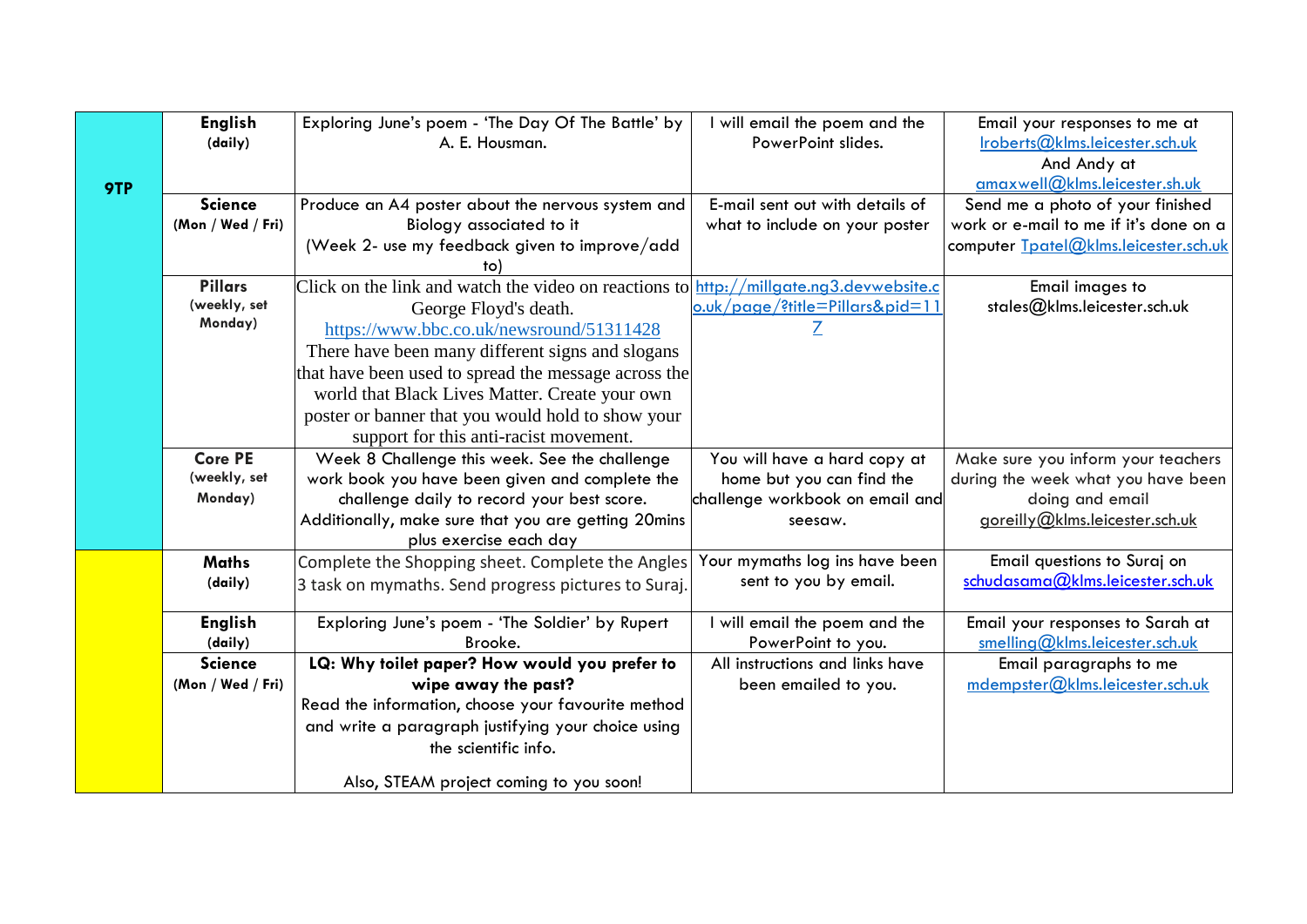|      | <b>Core PE</b> | Week 8 Challenge this week. See the challenge                                                                                         | You will have a hard copy at               |                                        |
|------|----------------|---------------------------------------------------------------------------------------------------------------------------------------|--------------------------------------------|----------------------------------------|
|      | (weekly, set   | work book you have been given and complete the                                                                                        | home but you can find the                  |                                        |
|      | Monday)        | challenge daily to record your best score.                                                                                            | challenge workbook on email and            |                                        |
|      |                | Additionally, make sure that you are getting 20mins                                                                                   | seesaw.                                    |                                        |
|      |                | plus exercise each day                                                                                                                |                                            |                                        |
| 8SKM | <b>Pillars</b> | Click on the link and watch the video on reactions to http://millgate.ng3.devwebsite.c                                                |                                            | Email images to                        |
|      | (weekly, set   | George Floyd's death.                                                                                                                 | <u>o.uk/page/?title=Pillars&amp;pid=11</u> | stales@klms.leicester.sch.uk           |
|      | Monday)        | https://www.bbc.co.uk/newsround/51311428                                                                                              |                                            |                                        |
|      |                | There have been many different signs and slogans                                                                                      |                                            |                                        |
|      |                | that have been used to spread the message across the                                                                                  |                                            |                                        |
|      |                | world that Black Lives Matter. Create your own                                                                                        |                                            |                                        |
|      |                | poster or banner that you would hold to show your                                                                                     |                                            |                                        |
|      |                | support for this anti-racist movement.                                                                                                |                                            |                                        |
|      | <b>DT</b>      | Page 7 of the new STEAM Booklet that was posted                                                                                       | STEAM work packs should arrive             | <b>Email work to</b>                   |
|      | (weekly, set   | to you.                                                                                                                               | in the post.                               | smistry@klms.leicester.ch.uk           |
|      | Monday)        |                                                                                                                                       |                                            |                                        |
|      | Art            | Art challenge 1: Think outside the box (Part A & B).                                                                                  | STEAM work packs should arrive             | Email photos of work to                |
|      | (weekly, set   | Instructions of the task are on your worksheets.                                                                                      | in the post.                               | sgammon@klms.leciester.sch.uk Group    |
|      | Monday)        |                                                                                                                                       |                                            | Zoom Tuesday 13.55-14.15 with Sarah &  |
|      |                |                                                                                                                                       |                                            | Michaela                               |
|      | Spanish        | Click on the Quizlet invitation link on your email and                                                                                | Reminder of Quizlet instructions           | Amy will be able to see your scores on |
|      | (weekly, set   | create your account. Complete the learning tasks on the                                                                               | sent by email on Monday.                   | Quizlet.                               |
|      | Monday)        | left-hand side and the test before the end of Friday.                                                                                 |                                            |                                        |
|      | <b>Music</b>   | <b>Beatboxing and rapping:</b>                                                                                                        |                                            |                                        |
|      | (weekly, set   | Go on to BBC bitesize KS3 music watch the video clip and https://www.bbc.co.uk/bitesize/top Email your voice notes and/or lyrics back |                                            |                                        |
|      | Monday)        | then read the information about beat boxing and                                                                                       | ics/zvdqhyc/articles/zn2ht39               | to Helen and Aaron:                    |
|      |                | rapping.                                                                                                                              |                                            | hrackley@klms.leicester.sch.uk         |
|      |                | In this lesson you will learn:                                                                                                        |                                            | acolvin@klms.leicester.sch.uk We look  |
|      |                | Learn about the different styles of improvisation                                                                                     |                                            |                                        |
|      |                | including singing, rap and beatboxing.                                                                                                |                                            | forward to hearing them!               |
|      |                | •Find out how Stromzy, Sarah Vaughan and Bobby                                                                                        |                                            |                                        |
|      |                | McFerrin use improvisation in their music.                                                                                            |                                            |                                        |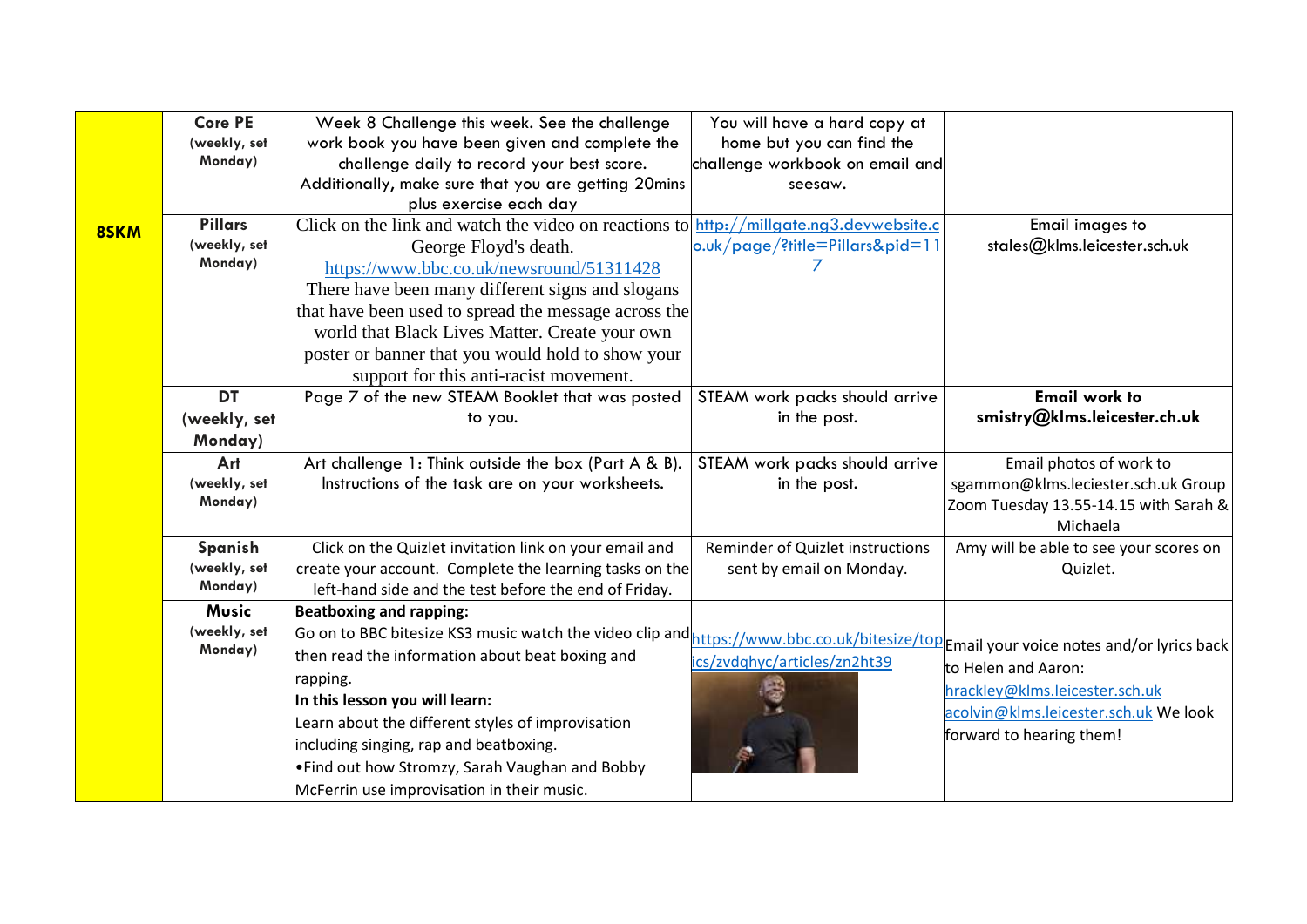|     |                   | .Have a go at improvising your own song.                                                                    |                                                          |                                          |
|-----|-------------------|-------------------------------------------------------------------------------------------------------------|----------------------------------------------------------|------------------------------------------|
|     | Catering          | Suggested recipe of the week – Pizza Scones, think about Recipe and Work booklet have been                  |                                                          | Please send me some pictures of your     |
|     | (weekly, set      | other things you could add or a side dish like salad to                                                     | posted to you. Available on zoom                         | cooking and email me if you need any     |
|     | Monday)           | make it hit all those Eat well guide sections.                                                              | for a call THURSDAY 1.30PM for 1-1                       | help. By the end of the week.            |
|     |                   | Booklet p12 - Top Trump game - a great game to                                                              | tutorials and demos. Or we can                           | jmarlow@klms.leicester.sch.uk            |
|     |                   | understand the different amount of carbohydrates,                                                           | cook a recipe together live. I will                      |                                          |
|     |                   | protein and sugars in a variety of foods.                                                                   | email you all the meeting ID and                         |                                          |
|     |                   |                                                                                                             | passwords to log on to zoom                              |                                          |
|     |                   |                                                                                                             |                                                          |                                          |
|     | <b>Maths</b>      | Corey and Kiepher - In your Yellow Textbook; continue                                                       | Check your emails for your sumdog                        | Email Zuber with any questions or help   |
|     | (daily)           | on Section 1e - "Written Methods of Addition and                                                            | login.                                                   | needed. zibrahim@klms.leicester.sch.uk   |
|     |                   | Subtraction" on Page 12 to review our learning.                                                             | Challenge yourself on the Sumdog                         | I will check on mymaths to see how you   |
|     |                   | Lewis and leuan - In your Pink Textbook; continue on<br>Section 1e - "Ordering Decimal Numbers" on Page 12. | leaderboard and compete with the<br>others in your class | are getting on.                          |
|     | <b>English</b>    | Exploring June's poem - 'The Soldier' by Rupert                                                             | I will email the poem and the                            | Email me a picture of your work at       |
|     | (daily)           | Brooke.                                                                                                     | PowerPoint to you.                                       | Iroberts@kImsleicester.sch.uk or talk to |
|     |                   |                                                                                                             |                                                          | me about it the next time we Zoom or     |
|     |                   |                                                                                                             |                                                          | talk.                                    |
|     | <b>Science</b>    | Digestive system- Work packs have been sent out to                                                          | Work packs sent out to you- If                           | Send me photos of your work by           |
|     | (Mon / Wed / Fri) | you so give those resources a go.                                                                           | you have problems with any of                            | email if you can or given your work to   |
|     |                   | There will be a new STEAM project coming to you                                                             | the work then do let me know.                            | Loretta:                                 |
|     |                   | soon. Sim had posted them out.                                                                              |                                                          | Tpatel@klms.leicester.sch.uk             |
|     | <b>Pillars</b>    | Click on the link and watch the video on reactions to $\frac{$ http://millgate.ng3.devwebsite.c             |                                                          | Email images to                          |
|     | (weekly, set      | George Floyd's death.                                                                                       | o.uk/page/?title=Pillars&pid=11                          | stales@klms.leicester.sch.uk             |
| 8SG | Monday)           | https://www.bbc.co.uk/newsround/51311428                                                                    |                                                          |                                          |
|     |                   | There have been many different signs and slogans                                                            |                                                          |                                          |
|     |                   | that have been used to spread the message across the                                                        |                                                          |                                          |
|     |                   | world that Black Lives Matter. Create your own                                                              |                                                          |                                          |
|     |                   | poster or banner that you would hold to show your                                                           |                                                          |                                          |
|     |                   | support for this anti-racist movement.                                                                      |                                                          |                                          |
|     | <b>Core PE</b>    | Week 8 Challenge this week. See the challenge                                                               | You will have a hard copy at                             | Make sure you inform your teachers       |
|     | (weekly, set      | work book you have been given and complete the                                                              | home but you can find the                                | during the week what you have been       |
|     | Monday)           | challenge daily to record your best score.                                                                  |                                                          |                                          |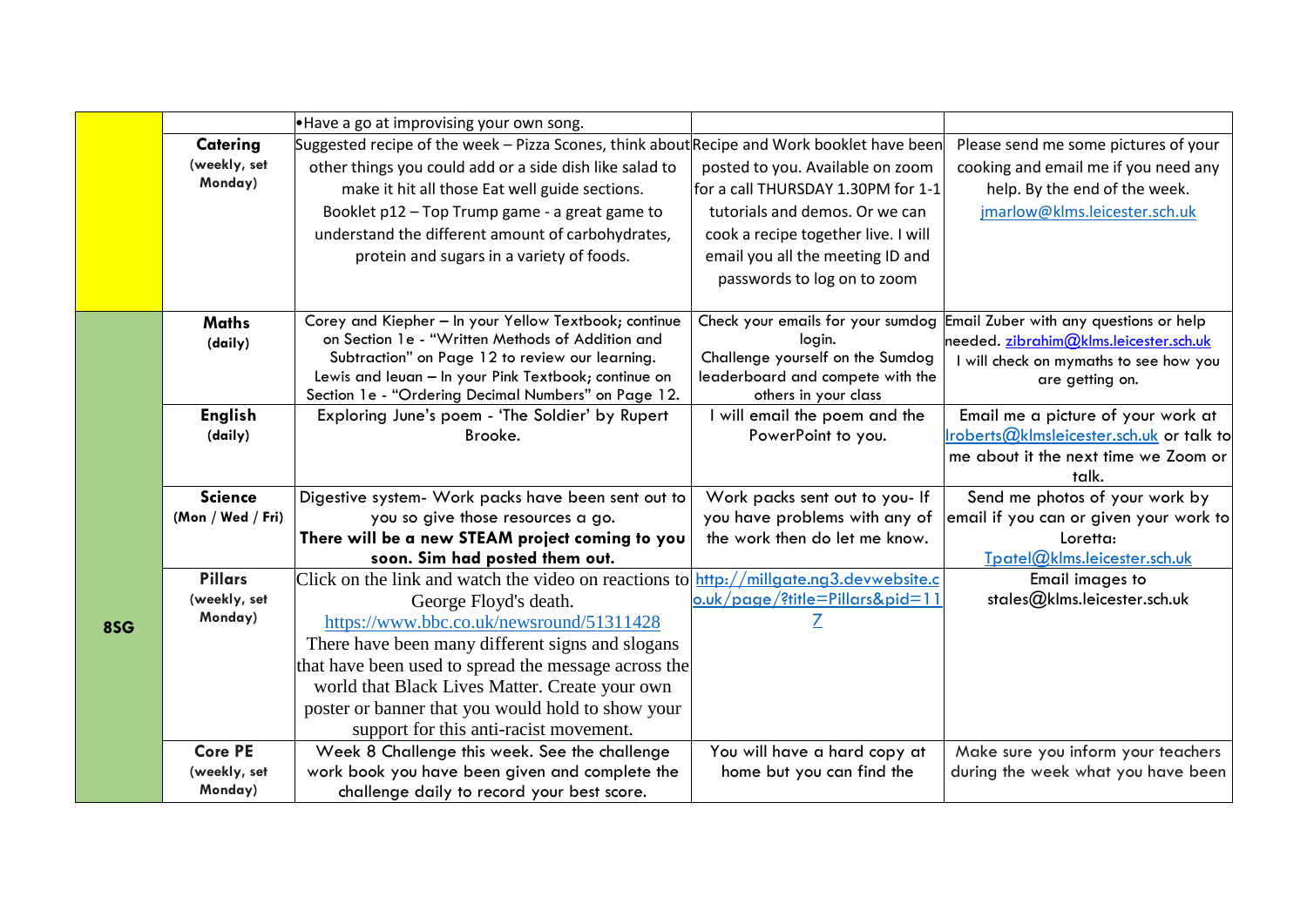|                                                       | Additionally, make sure that you are getting 20mins challenge workbook on email and                                                                                                                                                                                                                                                                                                                                                                                                                                                                    |                                                                                                                                                                                                                    | doing and email                                                                                                                                |
|-------------------------------------------------------|--------------------------------------------------------------------------------------------------------------------------------------------------------------------------------------------------------------------------------------------------------------------------------------------------------------------------------------------------------------------------------------------------------------------------------------------------------------------------------------------------------------------------------------------------------|--------------------------------------------------------------------------------------------------------------------------------------------------------------------------------------------------------------------|------------------------------------------------------------------------------------------------------------------------------------------------|
|                                                       | plus exercise each day                                                                                                                                                                                                                                                                                                                                                                                                                                                                                                                                 | seesaw.                                                                                                                                                                                                            | goreilly@klms.leicester.sch.uk                                                                                                                 |
| <b>DT</b><br>(weekly, set<br>Monday)                  |                                                                                                                                                                                                                                                                                                                                                                                                                                                                                                                                                        |                                                                                                                                                                                                                    |                                                                                                                                                |
| Art<br>(weekly, set<br>Monday)                        | Art challenge 1: Think outside the box (Part A & B).<br>Instructions of the task are on your worksheets.                                                                                                                                                                                                                                                                                                                                                                                                                                               | STEAM work packs should arrive<br>in the post.                                                                                                                                                                     | Email photos of work to<br>sgammon@klms.leciester.sch.uk Group<br>Zoom Tuesday 13.30-13.55 with Sarah &<br>Michaela                            |
| <b>Music</b><br>(weekly, set<br>Monday)               | <b>Beatboxing and rapping:</b><br>Go on to BBC bitesize KS3 music watch the video clip and https://www.bbc.co.uk/bitesize/top Email your voice notes and/or lyrics back<br>then read the information about beat boxing and rapping. lost and the establishing the inter-<br>In this lesson you will learn:<br>Learn about the different styles of improvisation<br>including singing, rap and beatboxing.<br>. Find out how Stromzy, Sarah Vaughan and Bobby<br>McFerrin use improvisation in their music.<br>.Have a go at improvising your own song. |                                                                                                                                                                                                                    | to Helen and Aaron:<br>hrackley@klms.leicester.sch.uk<br>acolvin@klms.leicester.sch.uk We look<br>forward to hearing them!                     |
| Catering<br>(weekly, set<br>Monday)                   | Suggested recipe of the week - Pizza Scones, think about Recipe and Work booklet have been<br>other things you could add or a side dish like salad to<br>make it hit all those Eat well guide sections.<br>Booklet p12 - Top Trump game - a great game to<br>understand the different amount of carbohydrates,<br>protein and sugars in a variety of foods.                                                                                                                                                                                            | posted to you. Available on zoom<br>for a call THURSDAY 1.30PM for 1-1<br>tutorials and demos. Or we can<br>cook a recipe together live. I will<br>email you all the meeting ID and<br>passwords to log on to zoom | Please send me some pictures of your<br>cooking and email me if you need any<br>help. By the end of the week.<br>jmarlow@klms.leicester.sch.uk |
| Computer<br><b>Science</b><br>(weekly, set<br>Monday) | Last weeks kahoots are still available for completion. https://kahoot.it/challenge/05821<br>They are recapping some work we have done<br>previously. Why not challenge your families?                                                                                                                                                                                                                                                                                                                                                                  | 100?challenge-id=75414623-<br>151b-476a-8df2-<br>2fcab8b00bb0 1591539872120                                                                                                                                        | will check on the Kahoots activity on<br>Wednesday to see how you boys<br>have got on.                                                         |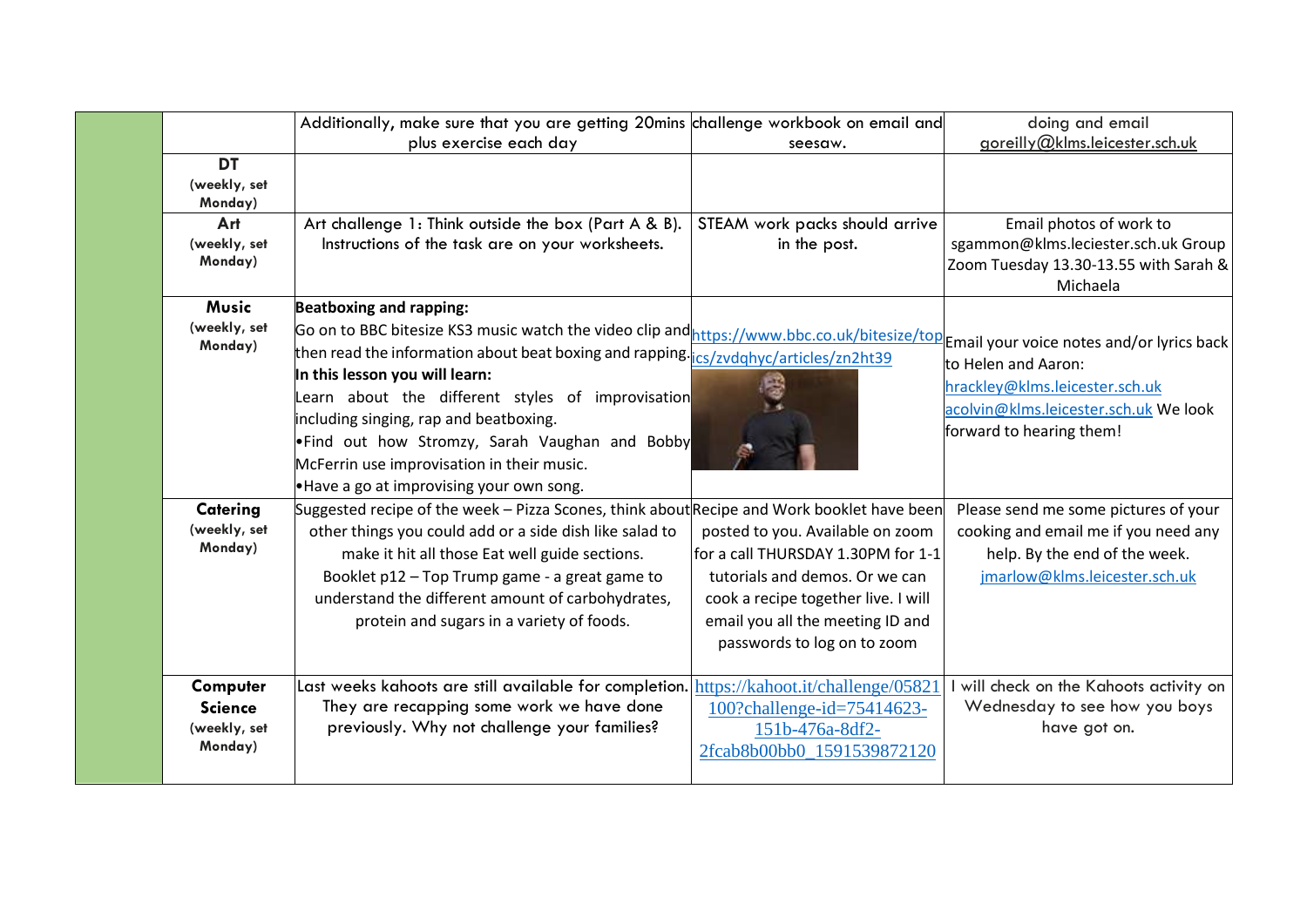|             |                                     |                                                                                                 |                                                            | Any issues email me at<br>zcopley@klms.leicester.sch.uk. |
|-------------|-------------------------------------|-------------------------------------------------------------------------------------------------|------------------------------------------------------------|----------------------------------------------------------|
|             |                                     |                                                                                                 | And                                                        |                                                          |
|             |                                     |                                                                                                 |                                                            |                                                          |
|             |                                     |                                                                                                 |                                                            |                                                          |
|             |                                     |                                                                                                 |                                                            |                                                          |
|             |                                     |                                                                                                 | https://kahoot.it/challenge/08311                          |                                                          |
|             |                                     |                                                                                                 | 873?challenge-id=75414623-<br>151b-476a-8df2-              |                                                          |
|             |                                     |                                                                                                 | 2fcab8b00bb0_1591539938724                                 |                                                          |
|             | <b>Maths</b>                        | Complete the Multiplygons sheet. Have a go at the                                               | Your mymaths log ins have been Email questions to Suraj on |                                                          |
|             | (daily)                             | ordering decimals task on mymaths. Send progress                                                | sent to you by email.                                      | schudasama@klms.leicester.sch.uk                         |
|             |                                     | pictures to Suraj.                                                                              |                                                            |                                                          |
|             | <b>English</b>                      | Exploring June's poem - 'The Owl And The Pussy-cat'                                             | have posted the poem and the                               | Email a picture of your work to Selina                   |
|             | (daily)                             | by Edward Lear                                                                                  | tasks to you.                                              | at sclarke $@$ klms.leicester.sch.uk or talk             |
|             |                                     |                                                                                                 |                                                            | to her about it when you Zoom or talk.                   |
|             | <b>Science</b><br>(Mon / Wed / Fri) | LQ: Who was Charles Elton and what did he<br>discover?                                          | All instructions and links have<br>been emailed to you.    | Email answers to me<br>mdempster@klms.leicester.sch.uk   |
|             |                                     | Read the information and answer questions.                                                      |                                                            |                                                          |
|             |                                     |                                                                                                 |                                                            |                                                          |
|             |                                     | Also STEAM project will be coming to you soon!                                                  |                                                            |                                                          |
|             |                                     |                                                                                                 |                                                            |                                                          |
| <b>7ZAG</b> | <b>Pillars</b>                      | Click on the link and watch the video on reactions to $\frac{$ http://millgate.ng3.devwebsite.c |                                                            | Email images to                                          |
|             | (weekly, set                        | George Floyd's death.                                                                           | o.uk/page/?title=Pillars&pid=11                            | stales@klms.leicester.sch.uk                             |
|             | Monday)                             | https://www.bbc.co.uk/newsround/51311428                                                        |                                                            |                                                          |
|             |                                     | There have been many different signs and slogans                                                |                                                            |                                                          |
|             |                                     | that have been used to spread the message across the                                            |                                                            |                                                          |
|             |                                     | world that Black Lives Matter. Create your own                                                  |                                                            |                                                          |
|             |                                     | poster or banner that you would hold to show your                                               |                                                            |                                                          |
|             |                                     | support for this anti-racist movement.                                                          |                                                            |                                                          |
|             | <b>Core PE</b>                      | Week 8 Challenge this week. See the challenge                                                   | You will have a hard copy at                               | Make sure you inform your teachers                       |
|             | (weekly, set<br>Monday)             | work book you have been given and complete the<br>challenge daily to record your best score.    | home but you can find the                                  | during the week what you have been                       |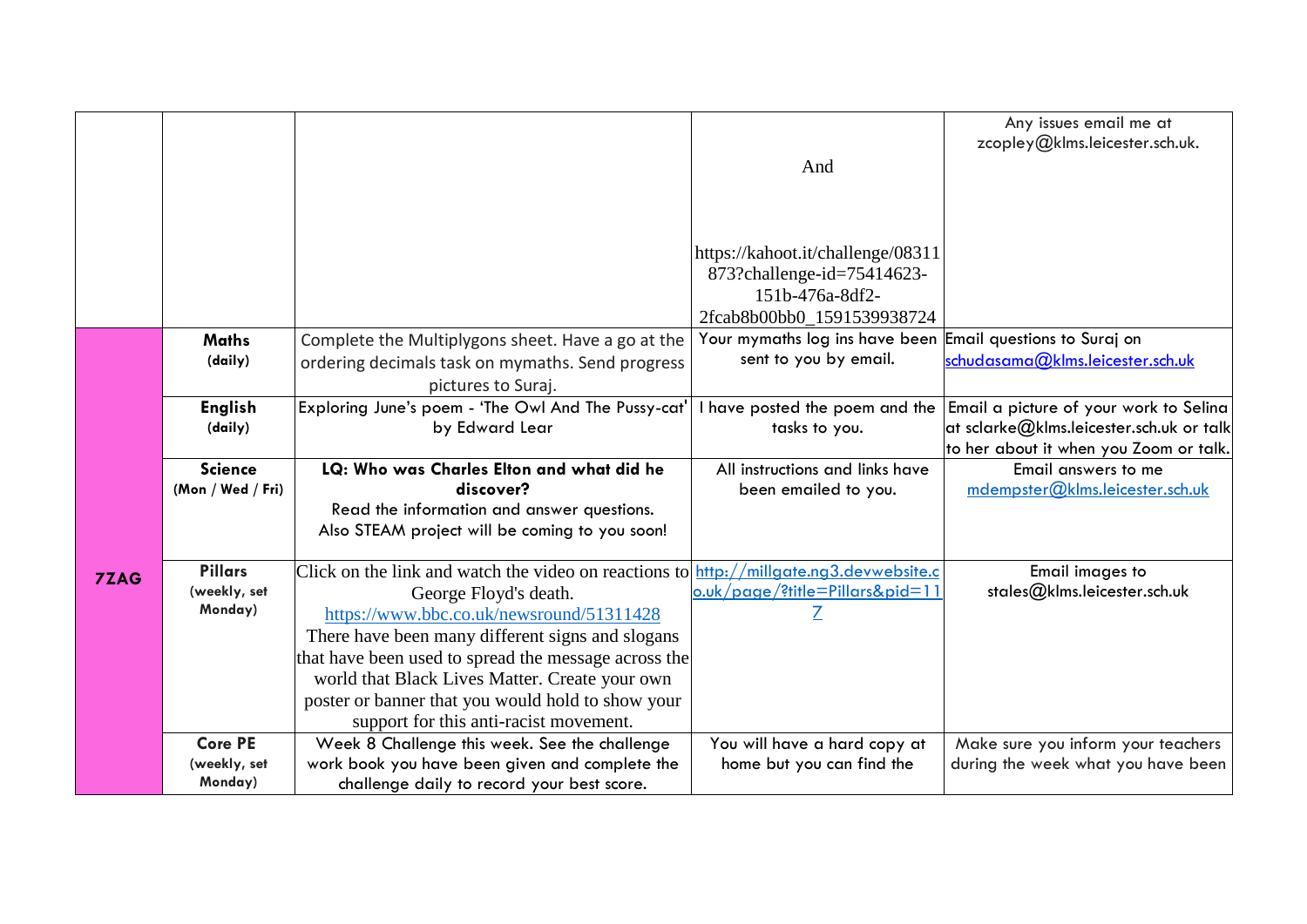|  |         |                                                 |                                                                                                                                                                                                                                                          | Additionally, make sure that you are getting 20mins challenge workbook on email and                                                                                                                                                                                                                                                                                                              |                                                                                                                                                                                                                                              | doing and email                                                                                                                                                                                                    |
|--|---------|-------------------------------------------------|----------------------------------------------------------------------------------------------------------------------------------------------------------------------------------------------------------------------------------------------------------|--------------------------------------------------------------------------------------------------------------------------------------------------------------------------------------------------------------------------------------------------------------------------------------------------------------------------------------------------------------------------------------------------|----------------------------------------------------------------------------------------------------------------------------------------------------------------------------------------------------------------------------------------------|--------------------------------------------------------------------------------------------------------------------------------------------------------------------------------------------------------------------|
|  |         |                                                 | plus exercise each day                                                                                                                                                                                                                                   |                                                                                                                                                                                                                                                                                                                                                                                                  | seesaw.                                                                                                                                                                                                                                      | goreilly@klms.leicester.sch.uk                                                                                                                                                                                     |
|  |         | Page 7 of the new STEA/@Booklet that was posted |                                                                                                                                                                                                                                                          | STEAM work packs should                                                                                                                                                                                                                                                                                                                                                                          | <b>Email work to</b>                                                                                                                                                                                                                         |                                                                                                                                                                                                                    |
|  |         | (weed by, set<br>Monday)                        |                                                                                                                                                                                                                                                          | arrive in the post.                                                                                                                                                                                                                                                                                                                                                                              | smistry@klms.leicester.ch.uk                                                                                                                                                                                                                 |                                                                                                                                                                                                                    |
|  |         | Art                                             |                                                                                                                                                                                                                                                          | Art challenge 1: Think outside the box (Part A & B).                                                                                                                                                                                                                                                                                                                                             | STEAM work packs should arrive                                                                                                                                                                                                               | Email photos of work to                                                                                                                                                                                            |
|  |         | (weekly, set<br>Monday)                         | Instructions of the task are on your worksheets.                                                                                                                                                                                                         |                                                                                                                                                                                                                                                                                                                                                                                                  | in the post.                                                                                                                                                                                                                                 | sgammon@klms.leciester.sch.uk Group<br>Zoom Monday13.10-13.30 with Sarah &<br>Michaela                                                                                                                             |
|  | Spanish |                                                 |                                                                                                                                                                                                                                                          | Click on the Quizlet invitation link on your email and                                                                                                                                                                                                                                                                                                                                           | Reminder of Quizlet instructions                                                                                                                                                                                                             | Amy will be able to see your scores on                                                                                                                                                                             |
|  |         | (weekly, set<br>Monday)                         | create your account. Complete the learning tasks on the<br>left-hand side and the test before the end of Friday.                                                                                                                                         |                                                                                                                                                                                                                                                                                                                                                                                                  | sent by email on Monday.                                                                                                                                                                                                                     | Quizlet.                                                                                                                                                                                                           |
|  |         | <b>Music</b><br><b>Beatboxing and rapping:</b>  |                                                                                                                                                                                                                                                          |                                                                                                                                                                                                                                                                                                                                                                                                  |                                                                                                                                                                                                                                              |                                                                                                                                                                                                                    |
|  |         | (weekly, set<br>Monday)                         | Go on to BBC bitesize KS3 music watch the video clip and<br>then read the information about beat boxing and<br>rapping.<br>In this lesson you will learn:<br>Learn about the different styles of improvisation<br>including singing, rap and beatboxing. |                                                                                                                                                                                                                                                                                                                                                                                                  | ics/zvdghyc/articles/zn2ht39                                                                                                                                                                                                                 | https://www.bbc.co.uk/bitesize/top <b>e</b> mail your voice notes and/or lyrics back<br>to Helen and Aaron:<br>hrackley@klms.leicester.sch.uk<br>acolvin@klms.leicester.sch.uk We look<br>forward to hearing them! |
|  |         |                                                 |                                                                                                                                                                                                                                                          | • Find out how Stromzy, Sarah Vaughan and Bobby<br>McFerrin use improvisation in their music.<br>. Have a go at improvising your own song.                                                                                                                                                                                                                                                       |                                                                                                                                                                                                                                              |                                                                                                                                                                                                                    |
|  |         | Catering<br>(weekly, set<br>Monday)             |                                                                                                                                                                                                                                                          | Suggested recipe of the week – Pizza Scones, think about Recipe and Work booklet have been Please send me some pictures of your<br>other things you could add or a side dish like salad to<br>make it hit all those Eat well guide sections.<br>Booklet p12 - Top Trump game - a great game to<br>understand the different amount of carbohydrates,<br>protein and sugars in a variety of foods. | for a call WEDNESDAY 12.45PM for help. By the end of the week.<br>1-1 tutorials and demos. Or we can imarlow@klms.leicester.sch.uk<br>cook a recipe together live. I will<br>email you all the meeting ID and<br>passwords to log on to zoom | posted to you. Available on zoom cooking and email me if you need any                                                                                                                                              |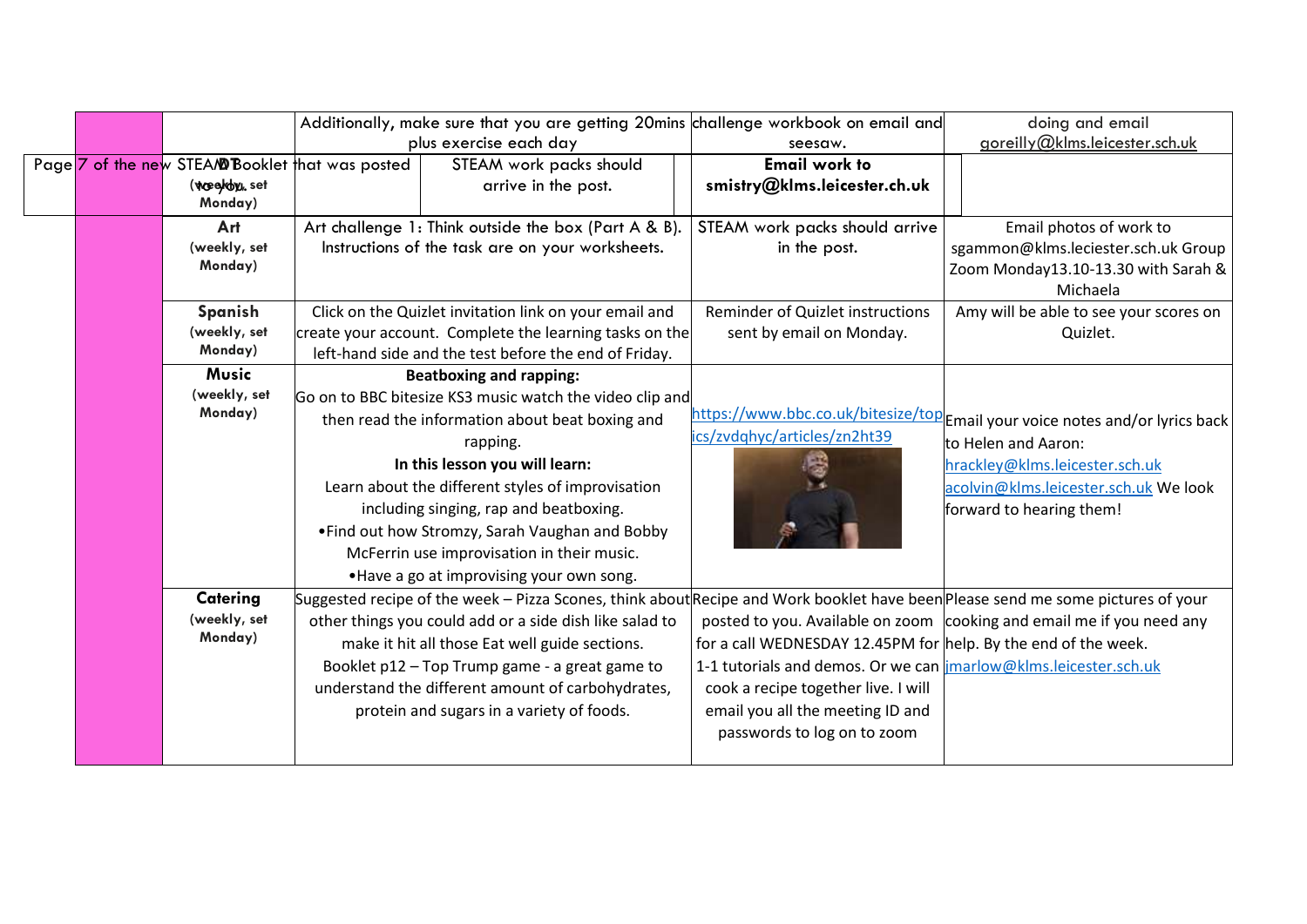|                  | Computer          | I will start by emailing out your work for this week,                                  | will email them to you as well as  | To get in touch with me to show me                                       |
|------------------|-------------------|----------------------------------------------------------------------------------------|------------------------------------|--------------------------------------------------------------------------|
|                  | <b>Science</b>    | and then sort out printed copies when I am next                                        |                                    | sort out getting them delivered to your work or if you have any trouble, |
|                  | (weekly, set      | onsite. Should be some fun activities for you to do on                                 | you later on.                      | please email me at                                                       |
|                  | Monday)           | the worksheets.                                                                        |                                    | zcopley@klms.leicester.sch.uk.                                           |
|                  | <b>Maths</b>      | Complete the tasks set on MyMaths by the end of                                        | MyMaths instructions sent by email | Amy will check on MyMaths to see how                                     |
|                  | (daily)           | Thursday.                                                                              | on Monday. Paper copies delivered  | you are getting on. Email Amy with any                                   |
|                  |                   |                                                                                        | to Riley& Owen on Tuesday and      | questions or help needed. Check your                                     |
|                  |                   |                                                                                        | collected on Friday.,              | position on the MyMaths leader board!                                    |
|                  | <b>English</b>    | Continue working on your Nessy and Seesaw tasks.                                       | You have your log-ins.             | Michelle, Sasha and Selina are                                           |
|                  | (daily)           |                                                                                        |                                    | keeping in touch with you and your                                       |
|                  |                   |                                                                                        |                                    | work.                                                                    |
|                  | <b>Science</b>    | Continue working on the digestive system if you have Work packs will be delivered by   |                                    | Give you completed work to                                               |
|                  | (Mon / Wed / Fri) | not completed this yet.                                                                | Sasha/matt.                        | Sasha/Matt and I can mark it. Any                                        |
|                  |                   | New work packs this week- Space and planets.                                           |                                    | problems then email me:                                                  |
|                  |                   | Also STEAM project will be coming to you soon!                                         | Phone calls this week to go        | Tpatel@klms.leicester.sch.uk                                             |
|                  |                   |                                                                                        | through the work with you if you   |                                                                          |
|                  |                   |                                                                                        | need help.                         |                                                                          |
| <b>7SKITTLES</b> | <b>Pillars</b>    | Click on the link and watch the video on reactions to http://millgate.ng3.devwebsite.c |                                    |                                                                          |
|                  | (weekly, set      |                                                                                        | o.uk/page/?title=Pillars&pid=11    | Email images to<br>stales@klms.leicester.sch.uk                          |
|                  | Monday)           | George Floyd's death.                                                                  |                                    |                                                                          |
|                  |                   | https://www.bbc.co.uk/newsround/51311428                                               |                                    |                                                                          |
|                  |                   | There have been many different signs and slogans                                       |                                    |                                                                          |
|                  |                   | that have been used to spread the message across the                                   |                                    |                                                                          |
|                  |                   | world that Black Lives Matter. Create your own                                         |                                    |                                                                          |
|                  |                   | poster or banner that you would hold to show your                                      |                                    |                                                                          |
|                  |                   | support for this anti-racist movement.                                                 |                                    |                                                                          |
|                  | <b>Core PE</b>    | Week 8 Challenge this week. See the challenge                                          | You will have a hard copy at       | Make sure you inform your teachers                                       |
|                  | (weekly, set      | work book you have been given and complete the                                         | home but you can find the          | during the week what you have been                                       |
|                  | Monday)           | challenge daily to record your best score.                                             | challenge workbook on email and    | doing and email                                                          |
|                  |                   | Additionally, make sure that you are getting 20mins                                    | seesaw.                            | goreilly@klms.leicester.sch.uk                                           |
|                  |                   | plus exercise each day                                                                 |                                    |                                                                          |